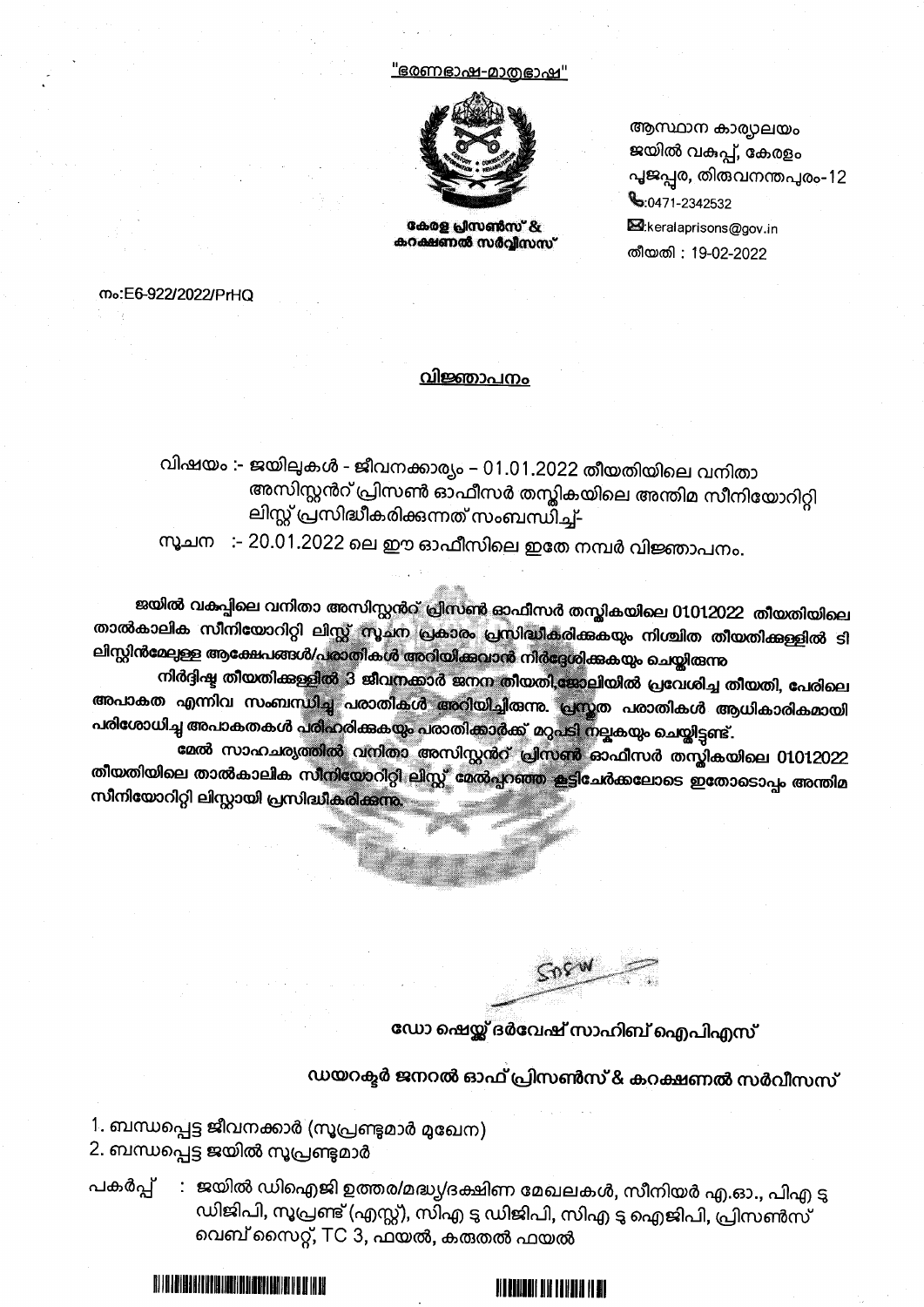### General E6-922/2022/PrHQ-834 Dated : 19-02-2022

Departnent of Prisons & Conectional Services. Kerala

Final Seniority List of Female Assistant Prison Officers as on 01.01.2022 Cadre strength - 87 (By direct 80% and by transfer of service 20%) 100% by direct in the absence of TOS

| Sl.<br>No        | <b>Name</b>                  | Date of<br><b>Birth</b> | <b>PSC Advice /</b><br>Govt Letter No &<br>date                | Date of<br>joining in<br>the<br><b>Department</b> | Qualification<br>General /<br>Departmental                                               | <b>Probation</b><br>declaration<br>Order No &<br>Date | Order<br>No &<br>Date of<br>Unit<br>change | <b>Remarks</b> |
|------------------|------------------------------|-------------------------|----------------------------------------------------------------|---------------------------------------------------|------------------------------------------------------------------------------------------|-------------------------------------------------------|--------------------------------------------|----------------|
| 1                | Mini<br><b>Thekkeveettil</b> | 26.05.1977              | CV(1)3748/06<br>Dt 22.09.2010<br><b>KPSC Kannur</b>            | 05.10.2010                                        | MA, BEd,<br><b>SET</b><br><b>KJSOT</b>                                                   | JOB-401/14<br>Dt 12.12.2014                           |                                            |                |
| $\overline{2}$   | <b>Sindhu</b><br>Unnakkandy  | 19.03.1976              | CV(1)3748/06<br>Dt 29.01.2011<br><b>KPSC Kannur</b>            | 14.02.2011                                        | MA, KJSOT                                                                                | E7-<br>26618/2014<br>Dt 18.04.2015                    |                                            |                |
| 3                | Jalajambika S<br>L           | 20.05.1978              | <b>Advice Letter No.</b><br>DIG I-4157/07 dt<br>07.03.2011     | 02.05.2011                                        | B com/<br><b>KJSOT</b>                                                                   | E7-4008/15<br>Dt 24.05.15                             |                                            |                |
| $\boldsymbol{4}$ | Divya R<br><b>Krishna</b>    | 19.05.1982              | RI(4) 4798/2007<br>Dt 10.06.2011                               | 01.07.2011                                        | MCom,<br><b>/KJSOT</b>                                                                   | E5-<br>1235/17/PrHQ<br>Dt 9.6.2017                    |                                            |                |
| 5                | Jisha KM                     | 05.06.1975              | GO (Ms)160/11(H)<br>Dt 19.07.2011                              | 17.08.2011                                        | SSLC,<br><b>KJSOT</b>                                                                    | E7-24117/14<br>Dt 24.11.2014                          |                                            |                |
| 6                | Anuja S Nair                 | 26.03.1986              | G.O.(Ms)No.198/<br>2011<br>/Home dt<br>02.09.2011              | 04.10.2011                                        | <b>BA/KJSOT</b>                                                                          | E6-6583/2014<br>Dt 08.05.2014                         |                                            |                |
| 7                | Soja N V                     | 12.04.1977              | CV(1)3748/06<br>Dt 13.09.2011<br><b>KPSC Kannur</b>            | 28.09.2011                                        | SSLC,<br><b>KJSOT</b>                                                                    | $E7-$<br>22908/2014<br>Dt 13.01.2015                  |                                            |                |
| 8                | Geethakumary<br>Amma         | 30.04.1972              | CV I-3748/2006 dt<br>21.11.11 psc<br>Kannur                    | 12.12.2011                                        | Ma, BEd,<br>Type writing,<br>Diploma in<br>Computer<br><b>Teacher</b><br><b>Training</b> | E2-10373/14<br>dt 14.11.14<br><b>DIGNZ</b>            | E6-<br>20269/14<br>Dt<br>26.05.16          |                |
| $\boldsymbol{9}$ | <b>Sunitha AM</b>            | 10.03.1976              | RI(4)4798/2007<br>Dt 27.12.2011<br><b>Thrissur</b>             | 21.01.2012                                        | MA, HDC,<br><b>CTTC</b>                                                                  | E5-9260/2016<br>Dt 22.08.2016                         |                                            |                |
| 10               | Sharmila E S                 | 25.09.1983              | RI(4))4798/07<br>Dt 27.12.2011<br><b>KPSC Thrissur</b>         | 23.01.2012                                        | <b>BSc, KJSOT</b>                                                                        | $E2-$<br>10/170/2014<br>Dt 03.08.2014                 |                                            |                |
| 11               | Sandhya T                    |                         | CV(1)3748/06<br>14.09.1980 Dt 27.02.2012<br><b>KPSC Kannur</b> | 26.03.2012                                        | <b>BA, PGDCA</b><br><b>KJSOT</b>                                                         | E5-5413/2016<br>Dt 07.10.2016                         |                                            |                |
|                  |                              |                         |                                                                |                                                   |                                                                                          |                                                       |                                            |                |



# ilti iltiililililil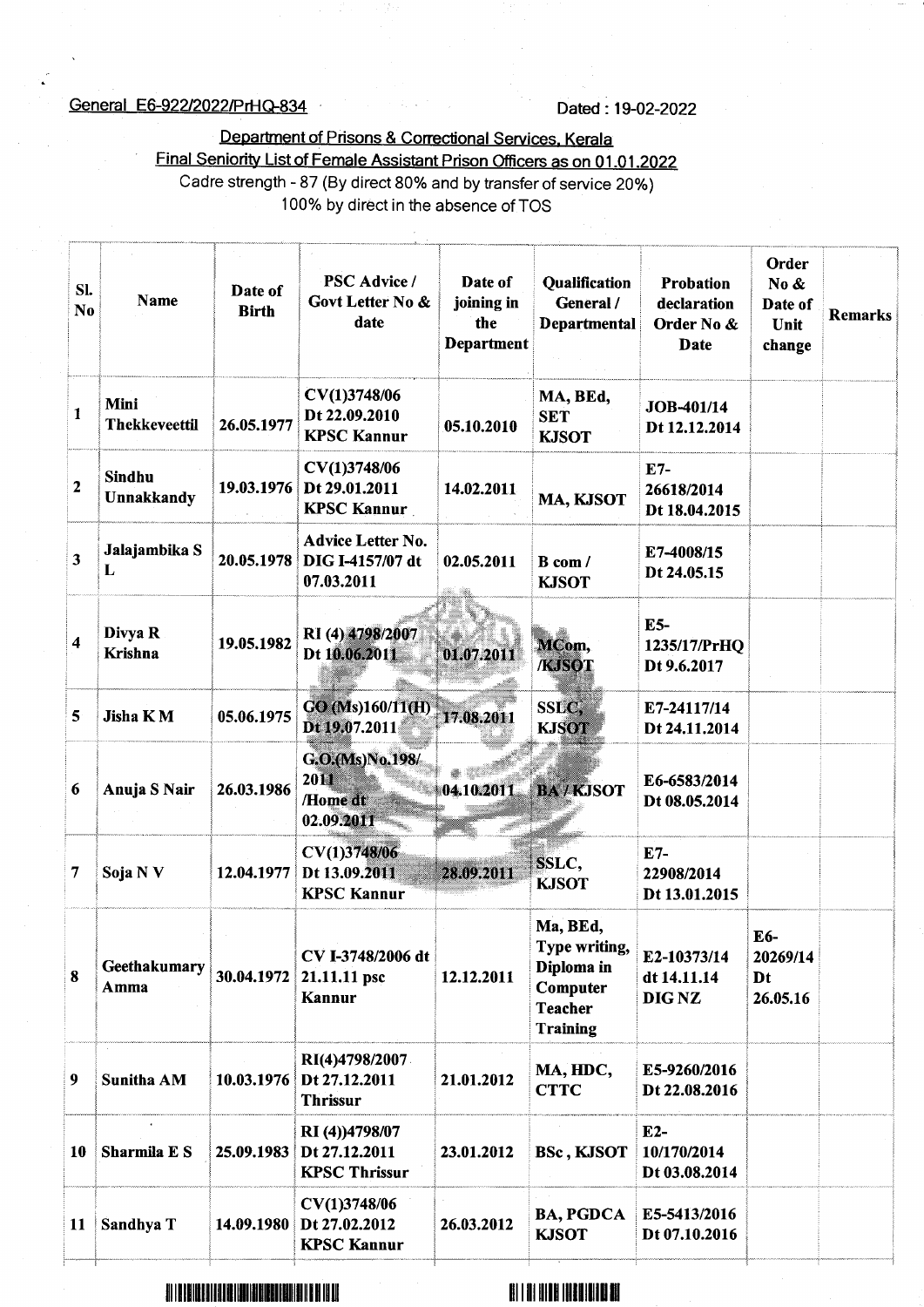| 12 | <b>Reena KM</b>             | 07.10.1977 | CV(1)3748/06<br>Dt 25.06.2012<br><b>KPSC Kannur</b>    | 19.07.2012 | MA, B.Ed<br><b>KJSOT</b>                                            | E5-6894/2016<br>Dt 06.10.2016             |  |
|----|-----------------------------|------------|--------------------------------------------------------|------------|---------------------------------------------------------------------|-------------------------------------------|--|
| 13 | <b>Smitha K</b>             | 28.05.1977 | CV(1)3748/06<br>Dt 19.07.2012                          | 07.08.2012 | M.Sc, B.Ed,<br><b>SET</b><br><b>KJSOT</b>                           | E5-4901/2016<br>Dt 13.07.2016             |  |
| 14 | <b>Helen Thomas</b>         | 13.05.1975 | RI(4)4798/2007<br>Dt 05.09.2012<br><b>Thrissur</b>     | 26.09.2012 | MA, BEd                                                             | E5-9260/2016<br>Dt 22.08.2016             |  |
| 15 | Anuroopa M                  | 27.12.1973 | CV(1)3748/06<br>Dt 28.01.2013<br><b>KPSC Kannur</b>    | 11.02.2013 | BA, HDC,<br><b>KJSOT</b>                                            | E5-9247/2016<br>Dt 18.07.2016             |  |
| 16 | Jeena<br>Panayan            | 04.03.1982 | CV(1)3748/06<br>Dt 07.05.2013<br><b>KPSC Kannur</b>    | 25.05.2013 | BCom,<br><b>PGDCA</b><br><b>KJSOT</b>                               | E5-12751/17<br><b>Dated</b><br>10.08.2017 |  |
| 17 | <b>Usha MK</b>              | 12.11.1979 | CV(1)3748/06<br>Dt 07.05.2013<br><b>KPSC Kannur</b>    | 30.05.2013 | B Sc,<br><b>PGDCA</b><br><b>KJSOT</b>                               | E5-9253/2016<br>Dt 19.07.2016             |  |
| 18 | Sheeba MV                   | 10.12.1975 | CV(1)3748/06<br>Dt 18.06.2013<br><b>KPSC Kannur</b>    | 26.06.2013 | BCom,<br><b>KJSOT</b>                                               | E5-9250/2016<br>Dt 25.07.2016             |  |
| 19 | <b>Barkath Beevi</b>        | 01.02.1975 | CV(1)3748/06<br>Dt 24.06.2013<br><b>KPSC Kannur</b>    | 11.07.2013 | SSLC,<br><b>KJSOT</b>                                               | E5-6891/2016<br>Dt 21.07.2016             |  |
| 20 | Sheeba M                    | 06.03.1977 | C5(1) 3748/2006<br>Dt 24.06.2013                       | 15.07.2013 | <b>Pre Degree</b><br><b>KJSOT</b>                                   | E5-9243/2016<br>Dt 22.07.2016             |  |
| 21 | <b>Renny Joy</b>            | 09.03.1979 | RI(4)4798/2007<br>Dt 06.07.2013<br><b>Thrissur</b>     | 27.07.2013 | <b>BSc, PGDCA</b>                                                   | E5-19632/17/<br>PrHQ dated<br>20.10.17    |  |
| 22 | <b>Saritha</b><br>Gopinath  | 16.11.1980 | RI(4)4798/2007<br>Dt 06.07.2013<br>Thrissur            | 29.07.2013 | PDC/KPR                                                             | E5-13786/17<br>Dated 11.8.17              |  |
| 23 | Sujarani A J                | 25.05.1971 | Advice No.DIG I-<br>4157/2007 dt<br>23.07.2013         | 14.08.2013 | BSc, BEd /<br><b>KJSOT</b>                                          | E5-<br>23645/2016<br>Dt 23.01.2017        |  |
| 24 | Deepa KP                    | 03.04.1980 | CV(1)3748/06<br>Dt 30.08.2013<br><b>KPSC Kannur</b>    | 30.09.2013 | MSc, KJSOT                                                          | E6-1450/2020/<br>prhq dt<br>22.01.21      |  |
| 25 | <b>Honeymol B</b><br>M      | 11.05.1980 | RI(4)4798/2007<br>Dt 25.09.2013<br><b>Thrissur</b>     | 11.11.2013 | <b>BSc/KPR</b>                                                      | CPV-<br>3(E)107/16<br>Dt 31.05.2016       |  |
| 26 | <b>Beena</b><br>Kanjirakkol | 04.02.1978 | CV(1)3748/06<br>Dt 23.12.2013<br><b>KPSC Kannur</b>    | 09.01.2014 | SSLC,<br><b>KJSOT</b>                                               | E5-9258/2016<br>Dt 25.07.2016             |  |
| 27 | <b>Ambily MS</b>            | 02.01.1983 | RI(4) 4798/07<br>Dt 12.02.2014<br><b>KPSC Thrissur</b> | 19.03.2014 | <b>BSc, BEd</b>                                                     | CPV-<br>3(E)117(2)/16<br>Dt 15.06.2016    |  |
| 28 | Jisha P M                   | 15.04.1983 | CV(1)3748/06<br>Dt 13.03.2014<br><b>KPSC Kannur</b>    | 01.04.2014 | <b>Degree</b><br><b>KJSOT</b><br>THE PERSON NAMED IN THE OWNER WHEN | E5-<br>1219(A)2016<br>Dt 18.04.2016       |  |

<u> All i al III-le i al antidad da</u>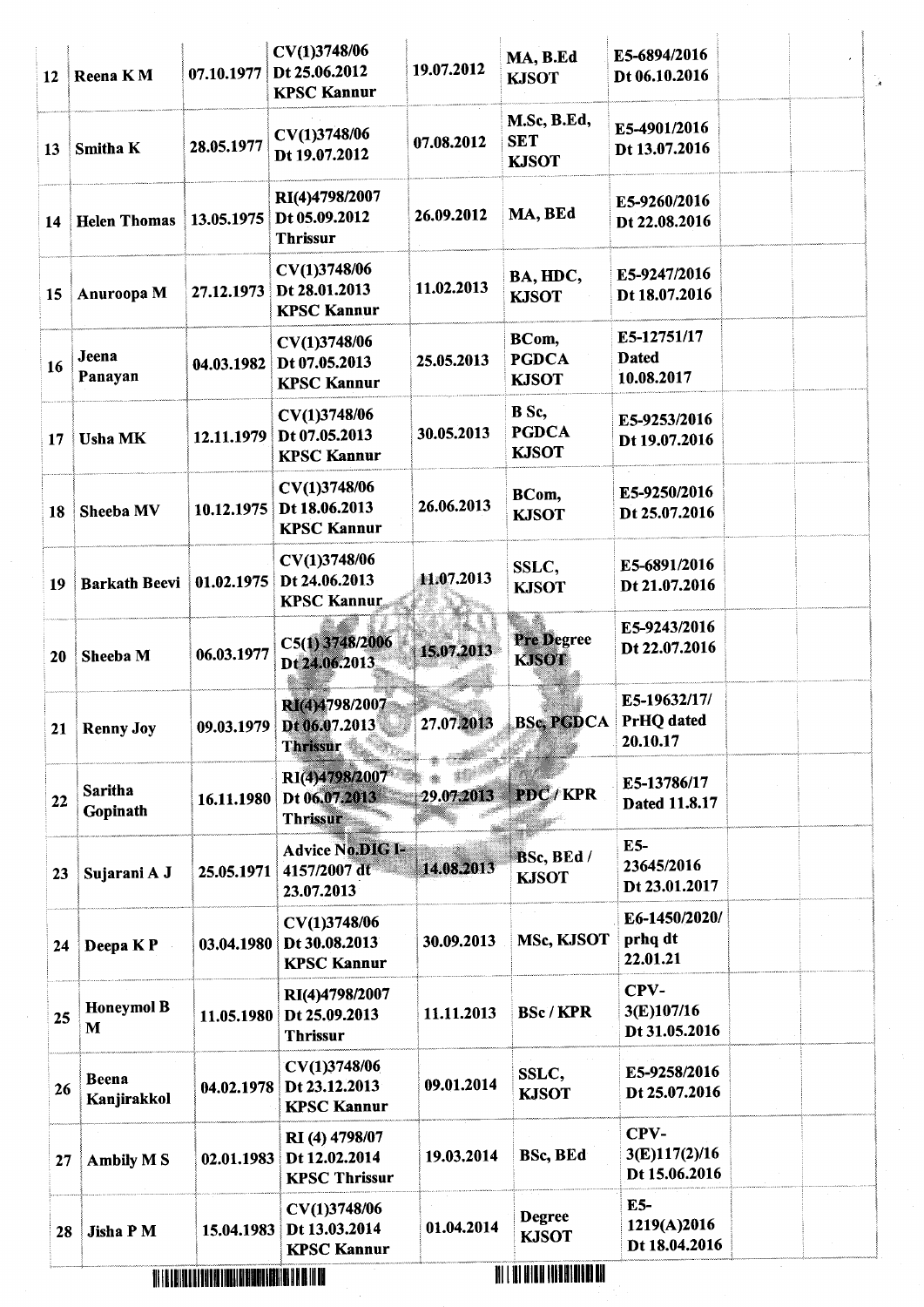| 29 | <b>Bindhu M</b>       | 15.02.1979         | CV(1)3748/06<br>Dt 01.04.2014<br><b>KPSC Kannur</b>                  | 07.05.2014         | M.com<br><b>KJSOT</b>                                | E2-<br>4597/17/DIG<br>PNZ dt<br>17.7.17           |  |
|----|-----------------------|--------------------|----------------------------------------------------------------------|--------------------|------------------------------------------------------|---------------------------------------------------|--|
| 30 | Sindhu John           | 01.06.1972         | RI(4)4798/2007<br>Dt 29.08.2014<br><b>Thrissur</b>                   | 26.09.2014         | M.Sc, B.Ed<br><b>KJSOT</b>                           | $CPV$ 3 $(E)$ )<br>422(5)<br>2017 dt<br>14.11.17  |  |
| 31 | Jayasree CB           |                    | RI(4)4798/2007<br>30.05.1973 Dt 29.08.2014<br><b>Thrissur</b>        | 22.09.2014         | MSc, BEd<br><b>KJSOT</b>                             | <b>CPV 3(E) 422</b><br>(5)<br>2017 dt<br>14.11.17 |  |
| 32 | <b>Renuka MV</b>      | 25.05.1972         | RI(4)4798/2007<br>Dt 20.05.2015<br><b>Thrissur</b>                   | 15.07.2015         | MSc, JDC                                             | <b>CPV 3(E) 422</b><br>(5)<br>2017 dt<br>14.11.17 |  |
| 33 | Lijimol A S           |                    | 08.04.1980 E6-8089/2016<br>Dt 30.06.2016                             | 02.07.2016         | <b>BA, KJSOT</b>                                     | E5-15523/18/<br>PrHQ dt<br>16.7.18                |  |
| 34 | Veena<br>Chandran     | 30.05.1986         | G.O.(P) 2319/18/<br><b>Home</b> dated<br>08.08.2018                  | 29.08.2018         | <b>SSLC</b>                                          | Not declared                                      |  |
|    | 35 Raji V             | 21.05.1981         | By transfer -<br>Order No.E6-<br>30048/2019/Prhq<br>dated 19.02.2020 | 24.02.2020         | <b>VHSE</b>                                          | <b>Not declared</b>                               |  |
| 36 | <b>Seethini MS</b>    | 19.05.1991 KPSC dt | KLR 4-1/2/2019<br>08.05.2020                                         | 25.06.2020         | <b>BSc Physics</b><br>a William                      | Not declared                                      |  |
| 37 | Anusree K             | 22.08.1993         | KLR 4-1/2/2019-<br><b>KPSC</b> dt<br>08.05.2020                      | a ti<br>23.06.2020 | <b>VHSC</b><br>BSc.<br><b>Electronics</b>            | <b>Not declared</b>                               |  |
| 38 | Resmi R               | 20.05.1992 KPSC dt | KLR 4-1/2/2019-<br>08.05.2020                                        | 25.06.2020         | <b>MSc</b><br>Analytical<br>Chemistry,<br><b>SET</b> | Not declared                                      |  |
| 39 | Neethu MV             | 11.07.1992 KPSC dt | KLR 4-1/2/2019-<br>08.05.2020                                        | 25.06.2020         | Plus <sub>2</sub>                                    | Not declared                                      |  |
| 40 | Anaswara S            | 09.04.1995         | KLR 4-1/2/2019-<br><b>KPSC</b> dt<br>08.05.2020                      | 24.06.2020         | <b>BSc Maths</b>                                     | Not declared                                      |  |
| 41 | Jinimol KM            | 10.05.1988 KPSC dt | KLR 4-1/2/2019-<br>08.05.2020                                        | 22.06.2020         | <b>BSc Maths</b><br><b>MBA</b>                       | Not declared                                      |  |
| 42 | Krishna<br>Prabha P S | 20.05.1993         | KLR 4-1/2/2019-<br><b>KPSC</b> dt<br>08.05.2020                      | 23.06.2020         | <b>MSc Zoology</b>                                   | Not declared                                      |  |

lli i dell'all'i serie i suali dell'all'i serie i la co

<sup>I</sup>illil ]tIililililIil]il]t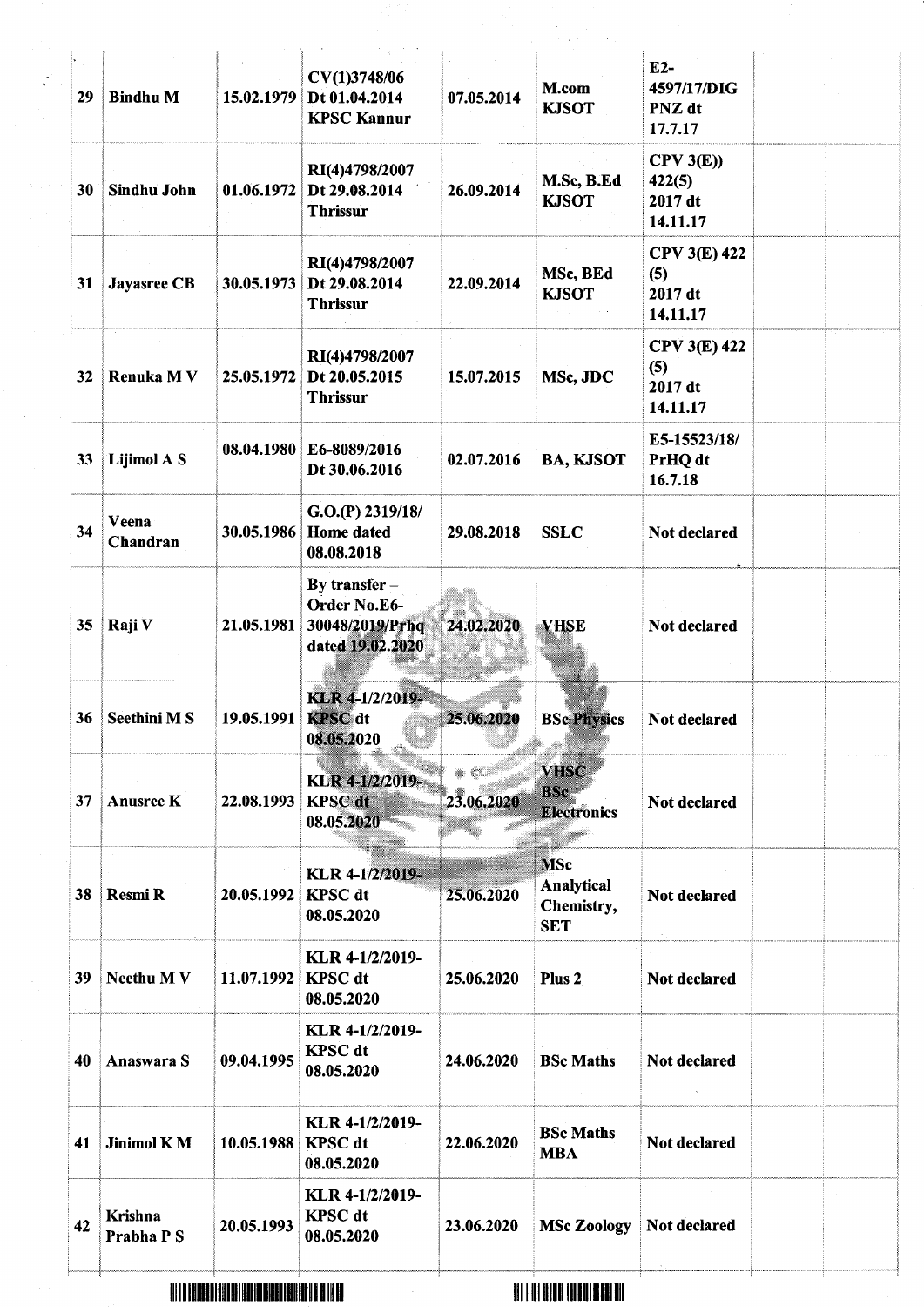| 43 | Shini P                    | 10.04.1987                                                                                                           | KLR 4-1/2/2019-<br><b>KPSC</b> dt<br>08.05.2020                                          | 22.06.2020 | BA<br><b>Economics</b><br><b>BEd Social</b><br><b>Science</b>           | Not declared | ÷, |
|----|----------------------------|----------------------------------------------------------------------------------------------------------------------|------------------------------------------------------------------------------------------|------------|-------------------------------------------------------------------------|--------------|----|
| 44 | Dhanya M                   | 07.03.1994                                                                                                           | KLR 4-1/2/2019-<br><b>KPSC</b> dt<br>08.05.2020                                          | 26.06.2020 | <b>BA History</b>                                                       | Not declared |    |
| 45 | Divya<br><b>Chandran G</b> | 30.05.1987                                                                                                           | KLR 4-1/2/2019-<br><b>KPSC</b> dt<br>08.05.2020                                          | 22.06.2020 | <b>BSc, BEd</b><br><b>Maths</b><br><b>KTET</b>                          | Not declared |    |
| 46 | Habeeba K                  | 03.03.1985                                                                                                           | KLR 4-1/2/2019-<br><b>KPSC</b> dt<br>08.05.2020                                          | 29.06.2020 | <b>BSc</b><br><b>Chemistry</b><br><b>BEd Physical</b><br><b>Science</b> | Not declared |    |
| 47 | <b>Aswathy V S</b>         | 25.05.1990                                                                                                           | KLR 4-1/2/2019-<br><b>KPSC</b> dt<br>08.05.2020                                          | 22.06.2020 | <b>BA, Diploma</b><br>in<br><b>Health</b><br><b>Inspector</b>           | Not declared |    |
| 48 | Sangeetha PS               | 20.05.1987                                                                                                           | KLR 4-1/2/2019-<br><b>KPSC</b> dt<br>08.05.2020                                          | 23.06.2020 | Plus <sub>2</sub>                                                       | Not declared |    |
| 49 | <b>Sunitha D V</b>         | 04.10.1993                                                                                                           | KLR 4-1/2/2019-<br><b>KPSC</b> dt<br>08.05.2020                                          | 23.06.2020 | $\mathbb{C}^{\times}$<br><b>B</b> Tech                                  | Not declared |    |
| 50 | Anuja V P                  | 27.05.1992                                                                                                           | KLR 4-1/2/2019-<br>KPSC dt<br>08.05.2020                                                 | 22.06.2020 | <b>BSc Maths</b><br><b>BEd Maths</b>                                    | Not declared |    |
| 51 | Gayathri M S               | 25.05.1990                                                                                                           | KLR 4-1/2/2019-<br><b>KPSC</b> dt<br>08.05.2020                                          | 24.06.2020 | M Com<br><b>Finance</b>                                                 | Not declared |    |
| 52 | Bindhuja V S               | 29.01.1993                                                                                                           | SR(3)<br>6917/16/SW<br>SRI <sup>3</sup><br>3/50018/2018-<br><b>KPSC</b> dt<br>13.05.2020 | 11.06.2020 | <b>BSc Botany</b>                                                       | Not declared |    |
| 53 | Manjusha M                 | 02.05.1990                                                                                                           | KLR 4-1/2/2019-<br><b>KPSC</b> dt<br>16.10.2020                                          | 19.11.2020 | <b>BSc</b><br>Chemistry,<br><b>BEd</b>                                  | Not declared |    |
| 54 | Sheeja H                   | 25.05.1982                                                                                                           | KLR 4-1/2/2019-<br>KPSC dt<br>16.10.2020                                                 | 25.11.2020 | <b>SSLC</b>                                                             | Not declared |    |
| 55 | Arya A L                   | 09.11.1990                                                                                                           | KLR 4-1/2/2019-<br><b>KPSC</b> dt<br>16.10.2020                                          | 19.11.2020 | <b>BSc Physics</b>                                                      | Not declared |    |
| 56 | Shilpa MK                  | 16.02.1992                                                                                                           | KLR 4-1/2/2019-<br><b>KPSC</b> dt<br>16.10.2020                                          | 23.11.2020 | Plus <sub>2</sub><br><b>Science</b>                                     | Not declared |    |
| 57 | Sandhya G                  | 30.05.1990                                                                                                           | KLR 4-1/2/2019-<br><b>KPSC</b> dt<br>16.11.2020                                          | 03.12.2020 | Plus <sub>2</sub><br>Commerce                                           | Not declared |    |
|    |                            | <u>A I A LA INTENDENTAL DE LA INTENDEDA A LA INTENDEDA A LA INTENDEDA A LA INTENDEDA A LA INTENDEDA A LA INTENDE</u> |                                                                                          |            | <u> Ali i bi hila in bili bi bil</u>                                    |              |    |

 $\ddot{\phantom{0}}$ 

 $\overline{\phantom{a}}$